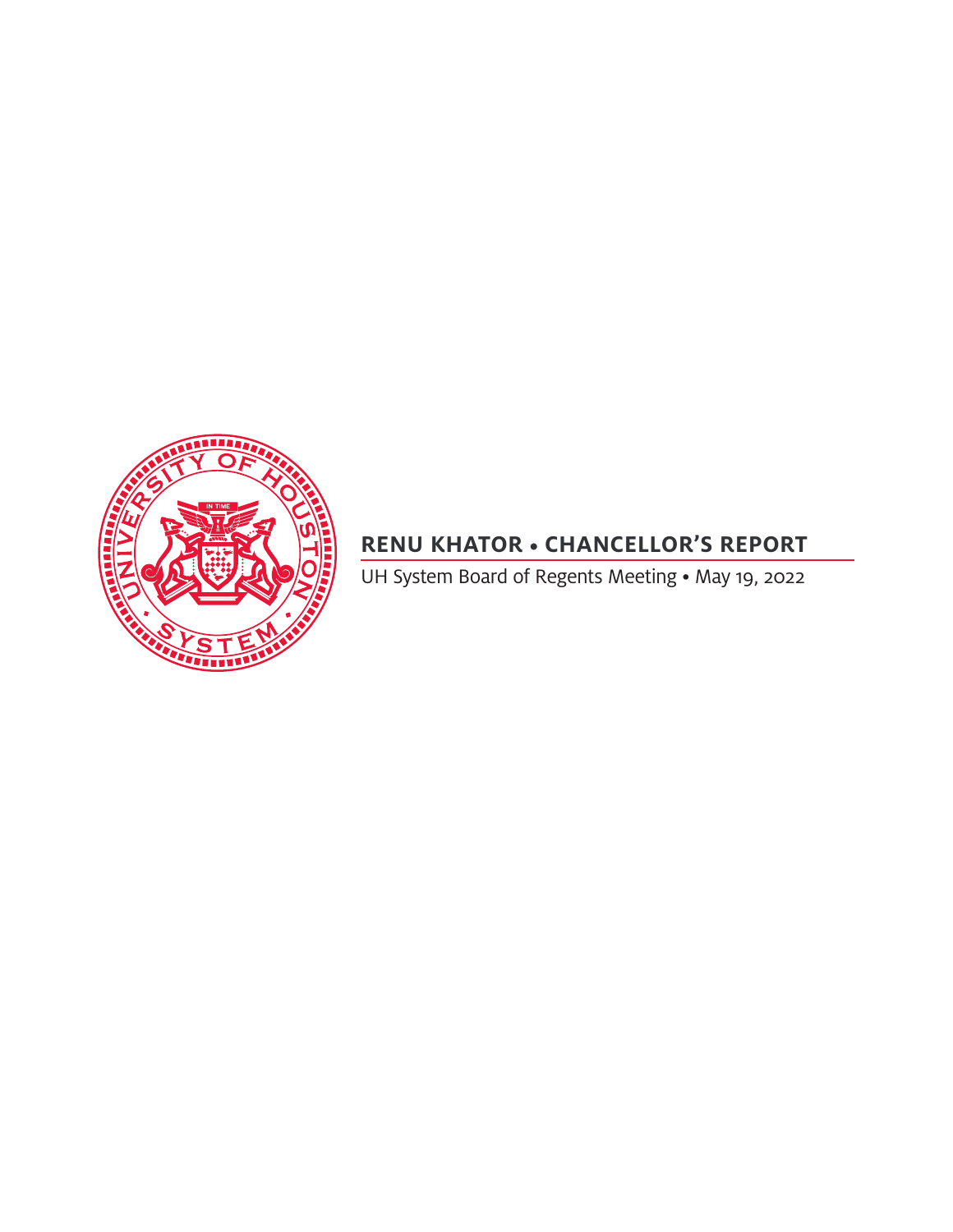## **University of Houston System**

#### UH System Spring Graduates

The UH System spring 2022 preliminary graduation total is 9,366. With the addition of approximately 6,778 degrees awarded during the fall 2021 semester, the estimated total number of degrees awarded system-wide for the 2021-2022 academic year is 16,094.

| <b>SPRING 2022</b>  | UH    | <b>UHCL</b>                  | <b>UHD</b>               | <b>UHV</b>     | <b>UHS TOTAL</b> |
|---------------------|-------|------------------------------|--------------------------|----------------|------------------|
| <b>BACHELOR</b>     | 4,353 | 833                          | 1,461                    | 406            | 7,053            |
| <b>MASTER</b>       | 1,002 | 407                          | 139                      | 193            | 1,741            |
| <b>DOCTOR</b>       | 183   | 10                           | $\overline{\phantom{a}}$ |                | 193              |
| <b>PROFESSIONAL</b> | 379   | $\qquad \qquad \blacksquare$ | $\overline{\phantom{0}}$ | $\overline{a}$ | 379              |
| <b>TOTAL</b>        | 5,917 | 1,250                        | 1,600                    | 599            | 9,366            |

## Houston GPS Expands Student Support

Houston Guided Pathways to Success is expanding student support services by addressing equity gaps that create barriers to success in the classroom and to graduation. With the support of \$900,000 in grants, the Houston GPS Equity Walk Initiative focuses on driving changes in policy and practice to help close those gaps.

## **University of Houston**

## A New Institute — UH Energy Transition Institute … *an Aspire Initiative*

The Energy Transition Institute has been established with a \$10 million gift from Shell USA, Inc. and Shell Global Solutions Inc. The institute will focus on the production and use of reliable, affordable and cleaner energy through a just and equity-driven pathway targeting three core areas: hydrogen, carbon management and circular plastics.

## UH Professors Lauded for Excellence in Arts and Humanities

This spring, two UH professors were recognized for their outstanding contributions to their fields. The prestigious National Humanities Center selected Professor of English **Cedric R. Tolliver** as a fellow for his scholarship in African American literature, culture and literary theory. Additionally, Associate Professor **Keliy Anderson-Staley** received the illustrious Guggenheim Fellowship for Photography. This is the second year in a row the honor has been bestowed on a UH professor.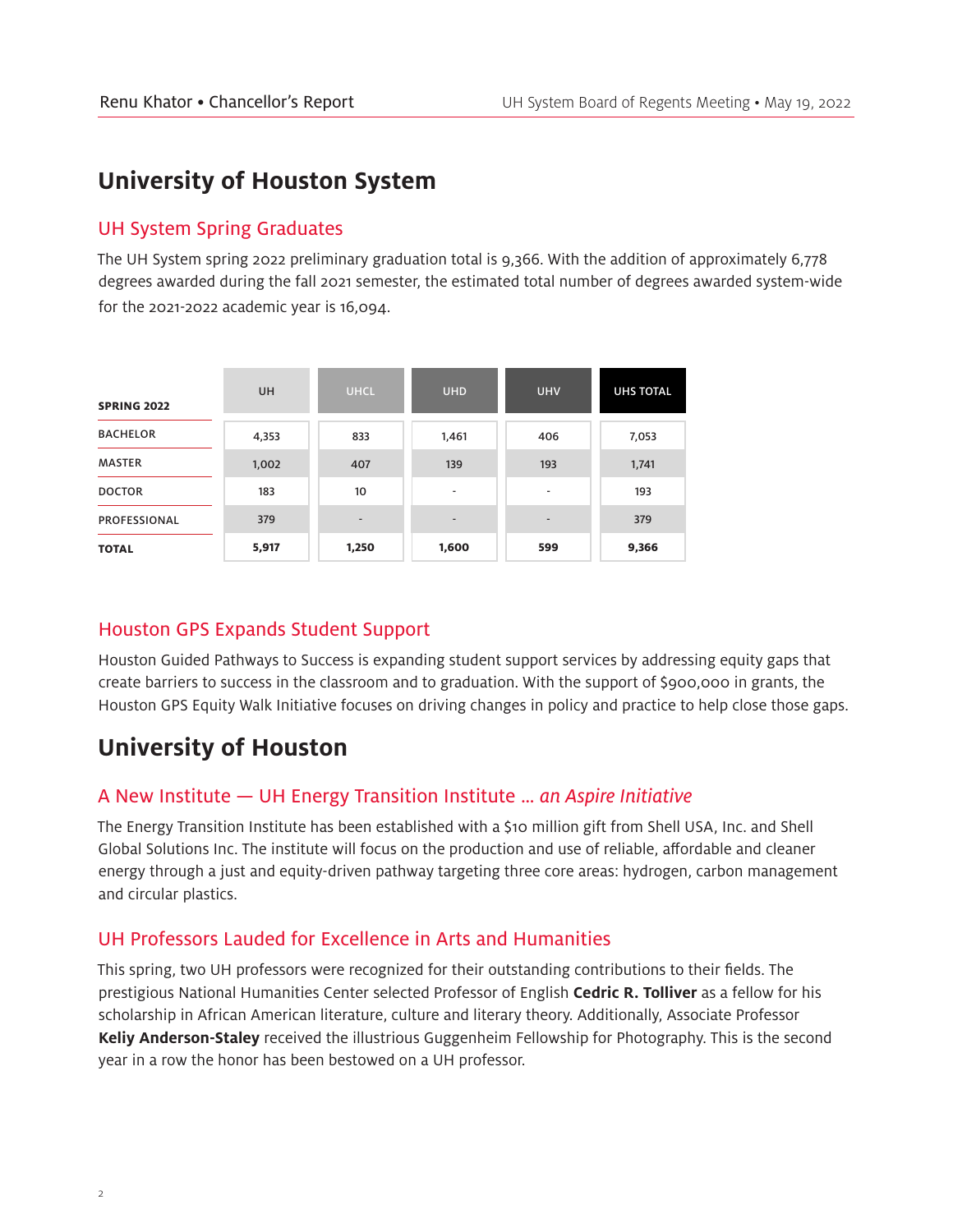#### UH Is a Top Producer of Fulbright Grants, Again

Ten recent UH graduates and alumni received Fulbright grants for the 2021-2022 academic year. This marks the second time in three years that 10 or more UH students earned grants from the U.S. government's flagship international educational exchange program, putting UH among the top producers in the nation.

## Spring Athletics Wrap Up

Excellence and drive exemplified UH Athletics this spring. UH athletes swept the conference championships in Swimming and Diving, Men's and Women's Outdoor Track and Field, and Men's Basketball. Men's Basketball Coach **Kelvin Sampson** received multiple Coach of the Year awards following the team's performance at the NCAA tournament. The program recorded its second 30-win season under his watch and the program's seventh straight 20-win season, extending the school record.

During the NFL draft, three UH football players were selected to play in Baltimore, Tampa Bay and New England. In the last six years, 14 UH defensive players have been drafted to the NFL. The Women's and Men's Golf teams placed second and third, respectively, in the American Athletic Conference, and multiple UH sports programs had individual athletes compete at NCAA tournaments.

## UH Giving Day 2022 Breaks Records

The University had a record-breaking Giving Day, raising \$3,373,954 from 22,441 donors. These totals include gifts from every part of the University and gifts of every size. There were 409 first-time donors, and gifts ranged in size from \$1-\$125,000. The average gift amount was \$725.

# **University of Houston-Clear Lake**

## UHCL Begins Reaffirmation Process

In March, UHCL hosted its virtual on-site visit for the Southern Association of Colleges and Schools Commission on Colleges reaffirmation. All UHCL reaffirmation reports and documents will be presented to the SACSCOC Board of Trustees for review and action at the SACSCOC annual meeting in December of this year.

## Work-Based Learning Opportunity Grant and Internships

The Texas Higher Education Coordinating Board awarded UHCL a Work-based Learning Opportunity Grant for Internships. It provides UHCL the opportunity to reinforce the vital connection between higher education and the workforce, as well as strengthen their collaborative roles in economic development. The grant will provide UHCL students with paid internship positions that offer real-world experiences and position them for successful employment after graduation.

## New Center for Neurologic Injury and Recovery Opens at UHCL

The Health and Human Performance Institute at UHCL launched the Center for Neurologic Injury and Recovery. The initiative aims to identify and help rehabilitate those who have suffered brain injuries due to intimate partner violence, sports injury or occupational injury. It provides no-cost, unique services and research while training students in a hands-on setting.